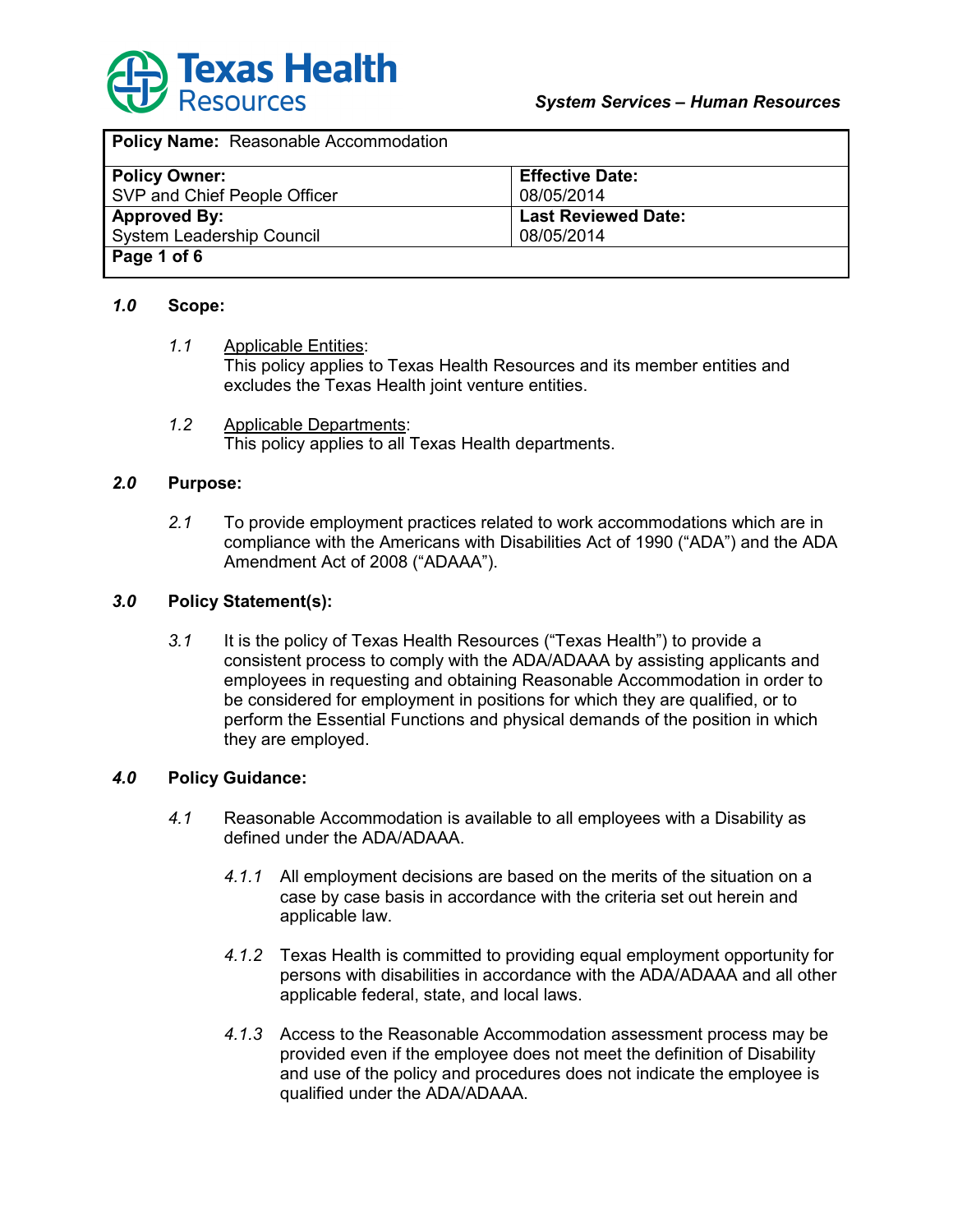

# **Page 2 of 6**

- *4.2* If an applicant or employee requests an accommodation in order to interview, begin or continue employment or return to work from a leave of absence, the applicant or employee will be referred to the entity Employee Health Services.
	- *4.2.1* The Employee Health Nurse will evaluate the ability of the applicant or employee to perform the Essential Functions and non-essential job functions and related job demands in consultation with the employee's or applicant's health care provider or appropriate health care provider when more extensive evaluation is required. (See Fitness for Duty policy).
		- a. The Employee Health Nurse will provide a copy of the job description and physical demands to the health care provider in order for the health care provider to discuss the requirements of the position and the applicant's or employee's ability to perform the duties.
	- *4.2.2* All employee health records will be kept confidential in the Employee Health Services Department, separate from all other files.
		- a. Medical inquiries must be treated as a confidential medical record.
		- b. The results of medical inquiries must be used for the purpose of determining the ability of an applicant or employee to perform job related functions.
		- c. Any medical notes or records provided to the manager must be forwarded to the Employee Health Services Department and must not remain in the department employee file or Human Resources files.
	- *4.2.3* The Employee Health Nurse will notify Human Resources and the manager of restrictions or limitations of the applicant's or employee's ability to perform the Essential Functions and non-essential job functions and physical demands of the job.
	- *4.2.4* Human Resources and/or Employee Health Services may convene the Accommodation Review Committee (ARC) after an employee or applicant has requested a Reasonable Accommodation or Texas Health has reasonable notice that one is needed. Human Resources, the manager, and Employee Health Services will meet with the Employee in an interactive process to reasonably identify an appropriate accommodation to present to the Accommodation Review Committee.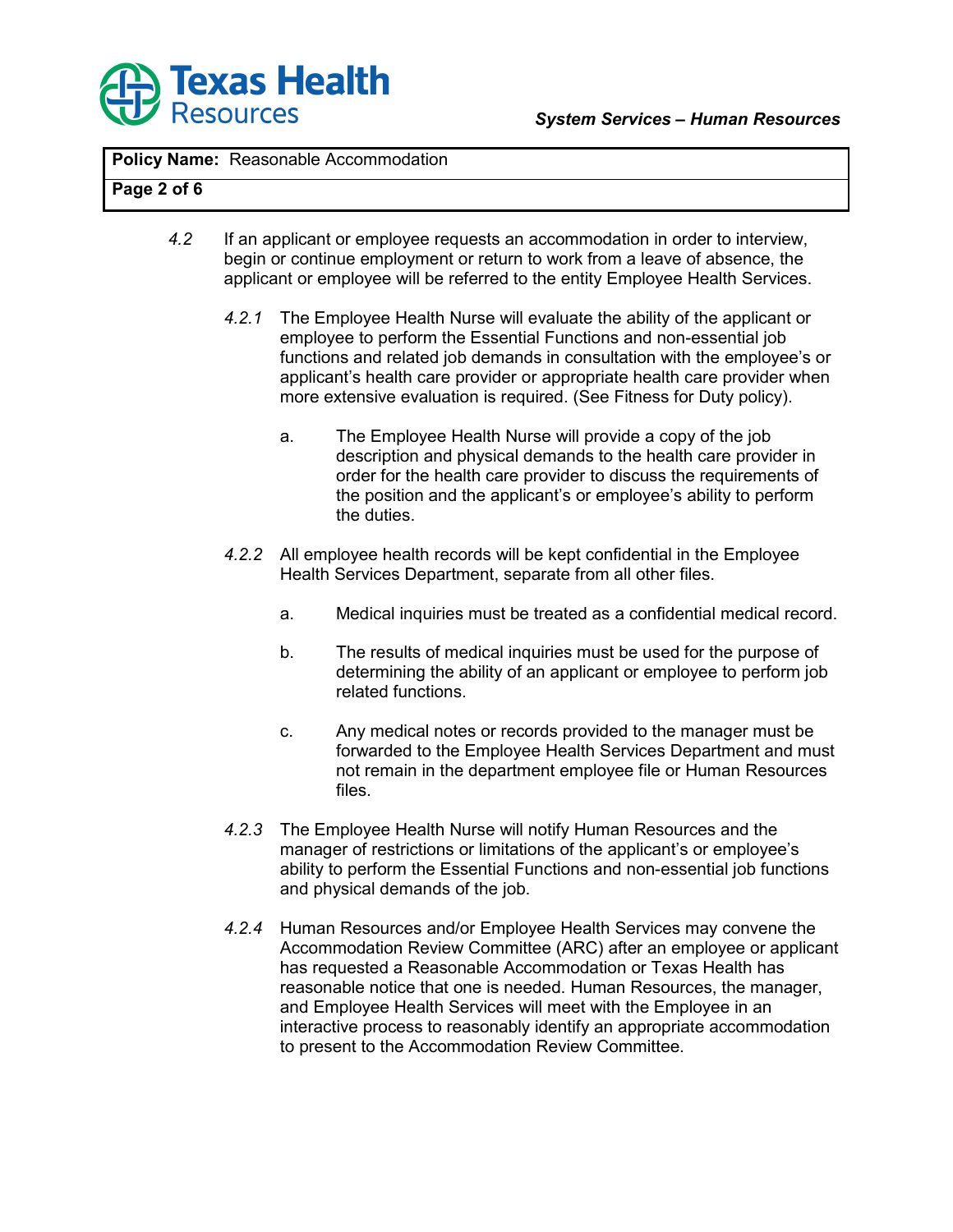

## **Page 3 of 6**

- *4.2.5* Accommodation Review Committee will discuss possible accommodation options based upon the documented limitations of the applicant or employee to perform the Essential Functions of the job and physical demands, taking into consideration accommodation suggestions from the affected applicant or employee, the feasibility of the accommodations, and whether an Undue Hardship is presented.
	- a. When restrictions are **Temporary**, the following accommodations are considered:
		- 1) Any accommodation that would allow the employee to perform the Essential Functions of current job.
		- 2) Temporary light duty assignments subject to availability and business needs.
		- 3) Job Protected Leave if:
			- i. for a reasonable duration
			- ii. the health care provider foresees the employee may return to work at the end of the leave requested
			- iii. the leave is not an Undue Hardship
		- 4) Transfer to a new position. The employee will be immediately placed on a forty-five (45) day unpaid administrative leave of absence to attempt to secure a new position in which they can perform the Essential Functions of the job, with or without a Reasonable Accommodation. A recruiter will be assigned to the employee to identify any open positions for which the employee may be qualified with or without any restrictions. If the employee declines a position offered or, if at the end of forty-five (45) days an appropriate position has not been found, Texas Health may separate the employee from employment.
	- b. When restrictions are **Permanent,** the following accommodations are considered:
		- 1) Any accommodation that would allow the employee to perform Essential Functions in current job.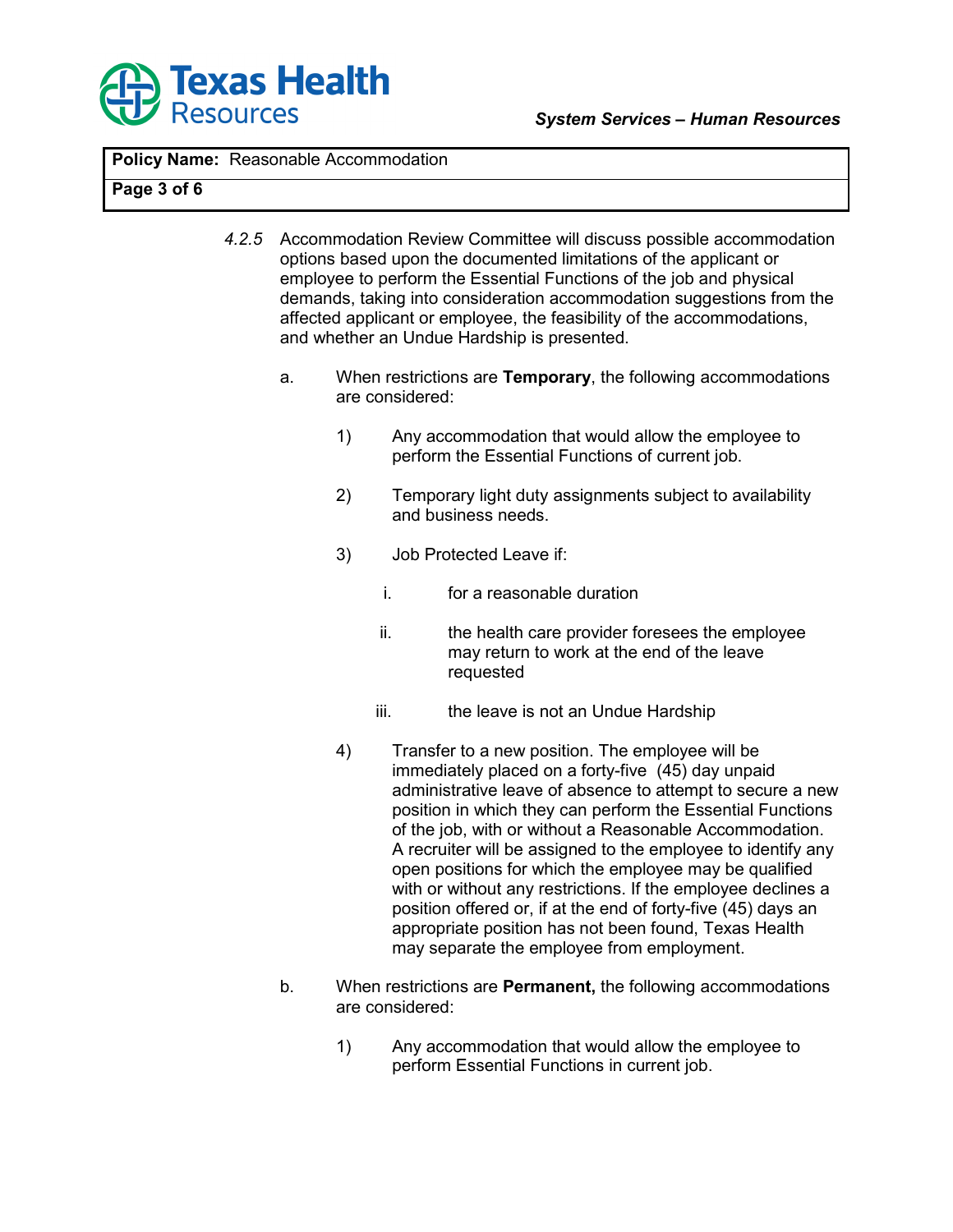

## **Page 4 of 6**

- 2) Transfer to a new position. The employee will be immediately placed on a forty-five (45) day unpaid administrative leave of absence to attempt to secure a new position in which they can perform the Essential Functions of the job. A recruiter will be assigned to the employee to identify any open positions for which the employee may be qualified with or without any restrictions. If the employee declines a position offered or, if at the end of forty-five (45) days an appropriate position has not been found, Texas Health may separate the Employee from employment.
- *4.3* If Reasonable Accommodation is feasible, then the accommodation that is most appropriate will be implemented and manager will follow up regularly. Human Resources and manager will:
	- a. Meet with the employee;
	- b. Discuss granted Reasonable Accommodation or
	- c. Denial of accommodation
- *4.4* If Texas Health is unable to provide a Reasonable Accommodation, then a written denial letter will be sent to the employee by the manager or Human Resources. If the accommodation is not feasible, action may be taken to remove the employee from employment for inability to meet the Essential Functions of the assigned position.
- *4.5* This policy is based upon current interpretations of the ADA/ ADAAA is subject to change if the Act changes.

#### *5.0* **Definitions:**

- *5.1* Accommodation Review Committee A system based multidisciplinary team which may include representatives from Human Resources, IDM, Employee Health, the department director/manager, Legal Services, or other appropriate representatives determined by Human Resources to convene and evaluate potential accommodation options for an employee with a Disability.
- *5.2* Disability A physical or mental impairment that substantially limits one or more major life activities, such as eating, walking, seeing, hearing, speaking, breathing or working, but also include the operation of a major bodily function, such as functions of the immune system, digestive, bowel, bladder, neurological and other functions; has a record of such an impairment, or is regarded as having such an impairment that is not transitory and/or minor.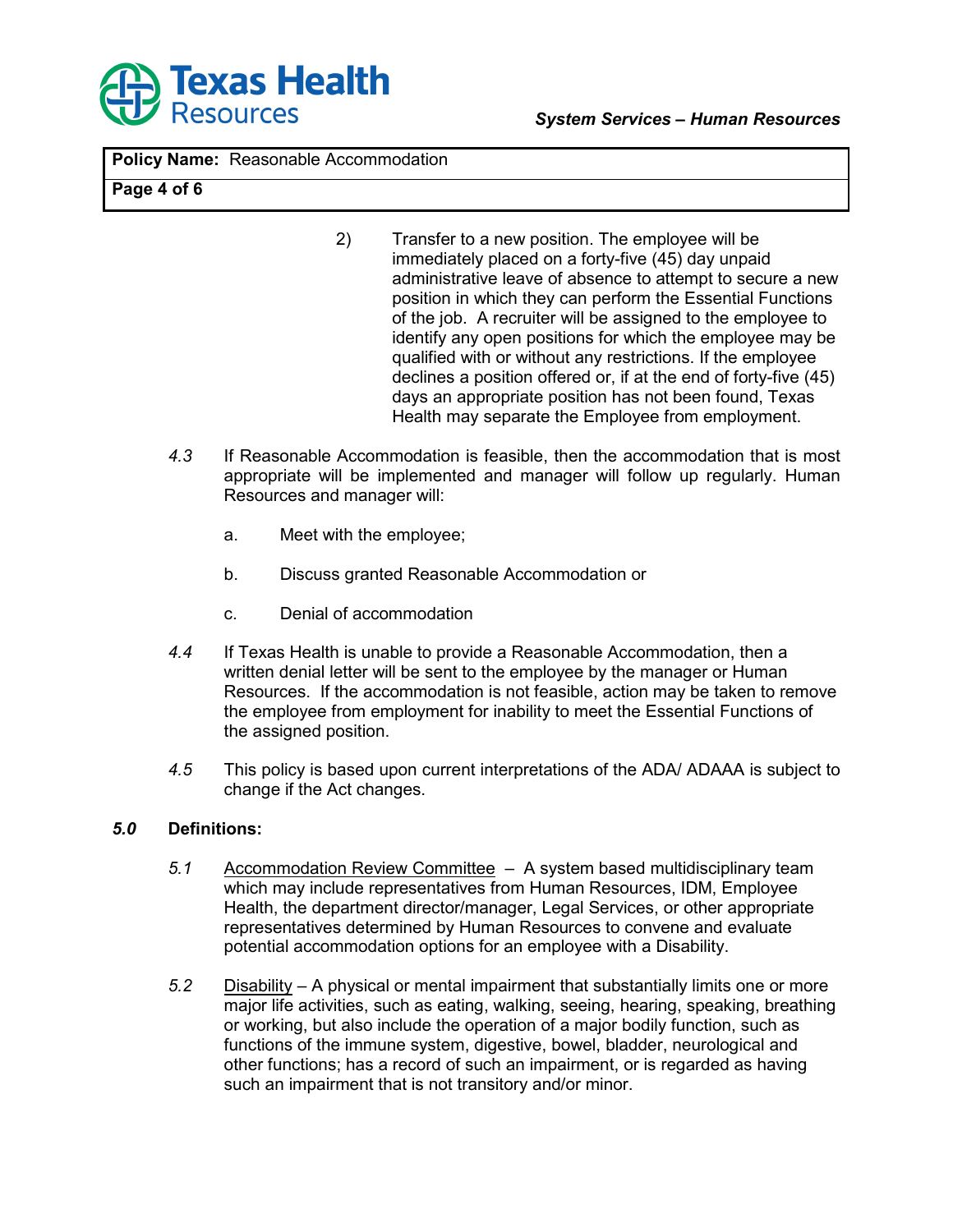

# **Page 5 of 6**

- *5.3* Essential Functions Essential Functions are the basic job duties that an employee must be able to perform, with our without Reasonable Accommodation.
- *5.4* Reasonable Accommodation Any adjustment within the work environment or work procedures which result in equal employment opportunity for a qualified individual with a Disability, as defined in the ADA.
- *5.5* Undue Hardship Significant difficulty or expense to Texas Health when considered in light of following factors:
	- a. Financial Burden
	- b. Availability and cost of temporary replacement minus any savings from employee being out
	- c. Disruption to Workplace
	- d. Impact on Operations
	- e. Impact on other Employees
	- f. Length of time job was allowed to remain vacant

#### *6.0* **Responsible Parties:**

- *6.1* Employees & Managers
	- *6.1.1* It is the responsibility of all employees and managers to comply with this policy.
- *6.2* Human Resources Entity Officer
	- *6.2.1* Implementation and oversight of the policy is the responsibility of the entity Human Resources Officer.

#### *7.0* **External References:**

Not Applicable

#### *8.0* **Related Documentation and/or Attachments:**

- 8.1 **Fitness for Duty Policy THR System Policy**
- *8.2* [Leave of Absence Policy THR System Policy](http://policyconnect/docview/?docid=27520)